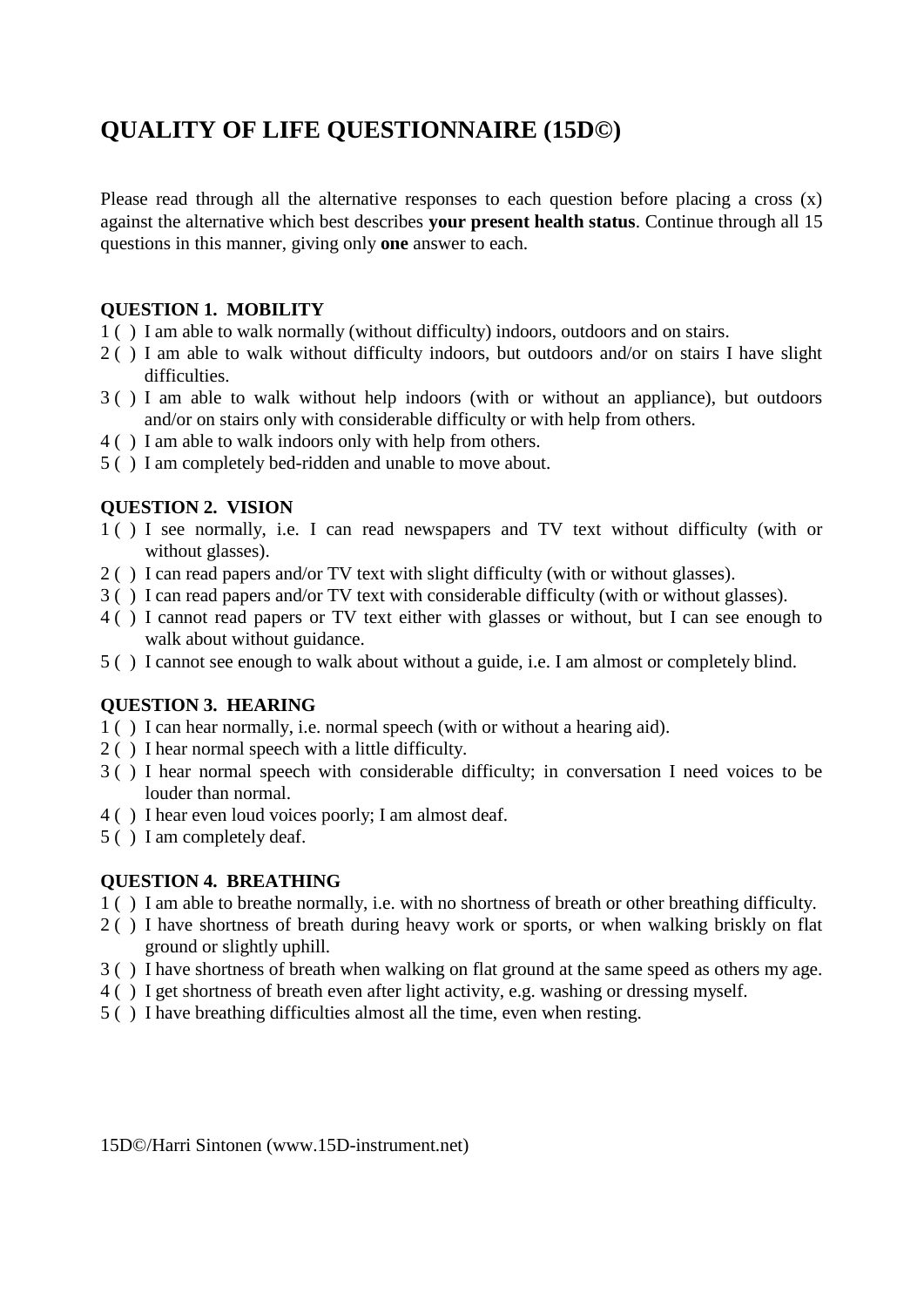#### **QUESTION 5. SLEEPING**

- 1 ( ) I am able to sleep normally, i.e. I have no problems with sleeping.
- 2 ( ) I have slight problems with sleeping, e.g. difficulty in falling asleep, or sometimes waking at night.
- 3 ( ) I have moderate problems with sleeping, e.g. disturbed sleep, or feeling I have not slept enough.
- 4 ( ) I have great problems with sleeping, e.g. having to use sleeping pills often or routinely, or usually waking at night and/or too early in the morning.
- 5 ( ) I suffer severe sleeplessness, e.g. sleep is almost impossible even with full use of sleeping pills, or staying awake most of the night.

# **QUESTION 6. EATING**

- 1 ( ) I am able to eat normally, i.e. with no help from others.
- 2 ( ) I am able to eat by myself with minor difficulty (e.g. slowly, clumsily, shakily, or with special appliances).
- 3 ( ) I need some help from another person in eating.
- 4 ( ) I am unable to eat by myself at all, so I must be fed by another person.
- 5 ( ) I am unable to eat at all, so I am fed either by tube or intravenously.

#### **QUESTION 7. SPEECH**

- 1 ( ) I am able to speak normally, i.e. clearly, audibly and fluently.
- 2 ( ) I have slight speech difficulties, e.g. occasional fumbling for words, mumbling, or changes of pitch.
- 3 ( ) I can make myself understood, but my speech is e.g. disjointed, faltering, stuttering or stammering.
- 4 ( ) Most people have great difficulty understanding my speech.
- 5 ( ) I can only make myself understood by gestures.

#### **QUESTION 8. EXCRETION**

- 1 ( ) My bladder and bowel work normally and without problems.
- 2 ( ) I have slight problems with my bladder and/or bowel function, e.g. difficulties with urination, or loose or hard bowels.
- 3 ( ) I have marked problems with my bladder and/or bowel function, e.g. occasional 'accidents', or severe constipation or diarrhea.
- 4 ( ) I have serious problems with my bladder and/or bowel function, e.g. routine 'accidents', or need of catheterization or enemas.
- 5 ( ) I have no control over my bladder and/or bowel function.

#### **QUESTION 9. USUAL ACTIVITIES**

- 1 ( ) I am able to perform my usual activities (e.g. employment, studying, housework, freetime activities) without difficulty.
- 2 ( ) I am able to perform my usual activities slightly less effectively or with minor difficulty.
- 3 ( ) I am able to perform my usual activities much less effectively, with considerable difficulty, or not completely.
- 4 ( ) I can only manage a small proportion of my previously usual activities.
- 5 ( ) I am unable to manage any of my previously usual activities.